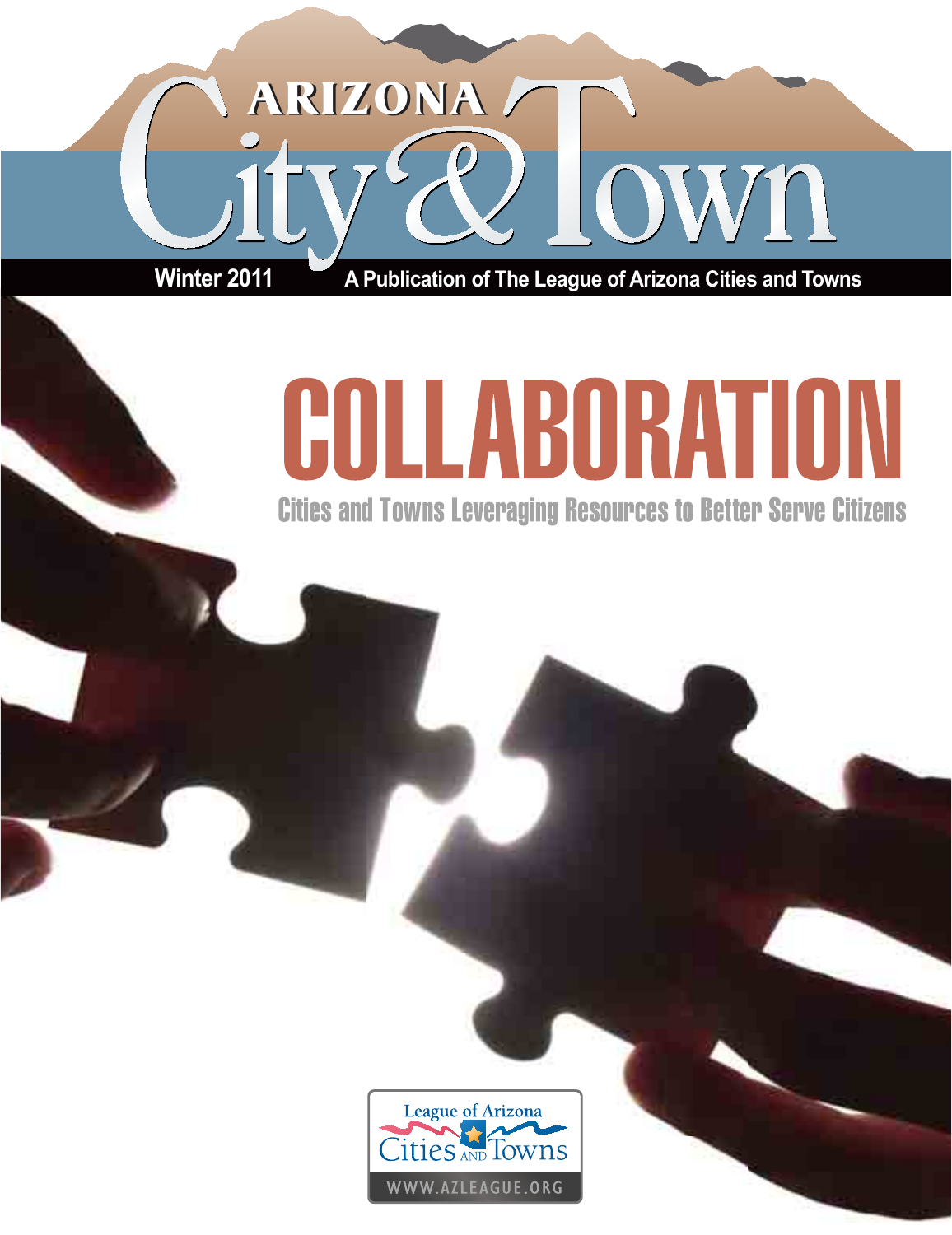

# Proudly Serving Arizona's Cities and Towns in All Matters of Public Law



PHOENIX: ONE EAST WASHINGTON STREET, SUITE 1600 PHOENIX AZ 85004-2327 TUCSON: ONE SOUTH CHURCH AVENUE, SUITE 1900 TUCSON AZ 85701-1627 www.gustlaw.com

GUST<br>ROSENFELD

ATTORNEYS SINCE 1921 P.L.C.

602.257.7422 520.628.7070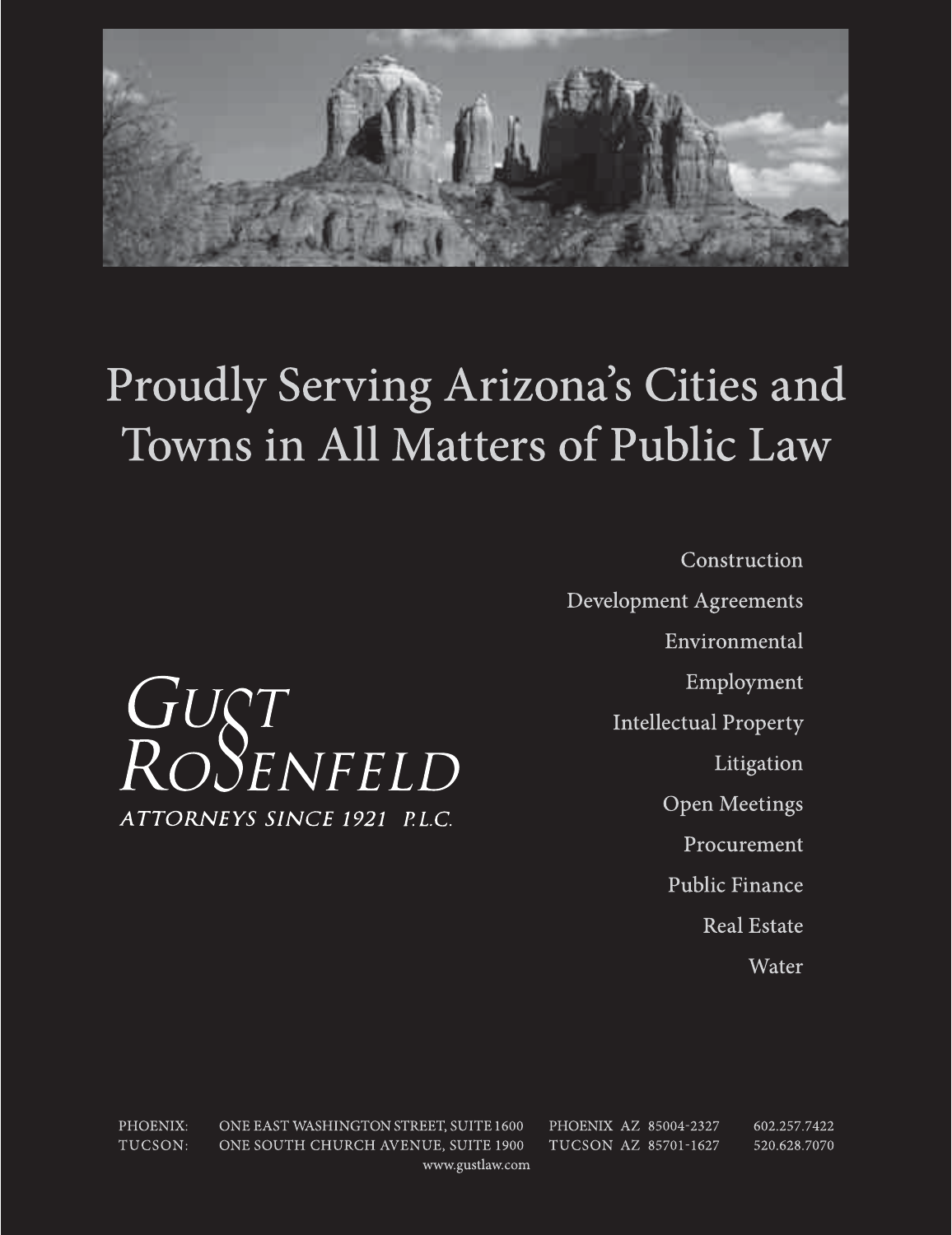

Published for the

## League of Arizona Cities and Towns 1820 West Washington Street Phoenix, AZ 85007

Phone: (602) 258-5786 Fax: (602) 253-3874 Web: www.azleague.org

## EXECUTIVE COMMITTEE President: Robert Walkup, Mayor, Tucson

Vice President: Doug Von Gausig, Mayor, Clarkdale

Treasurer: Mark Mitchell, Councilmember, Tempe

# COMMITTEE MEMBERS

Marie Lopez Rogers, Mayor of Avondale Boyd W. Dunn, Mayor of Chandler Gilbert Lopez, Vice Mayor of Coolidge Byron Jackson, Mayor of Eloy Elaine M. Scruggs, Mayor of Glendale Fernando Shipley, Mayor of Globe John Salem, Mayor of Kingman Mark Nexsen, Mayor of Lake Havasu City Thomas L. Schoaf, Mayor of Litchfield Park Scott Smith, Mayor of Mesa Kenny Evans, Mayor of Payson Bob Barrett, Mayor of Peoria Claude Mattox, Councilmember of Phoenix Harvey Skoog, Mayor of Prescott Valley Lynne Skelton, Mayor of Sahuarita W.J. "Jim" Lane, Mayor of Scottsdale Rob Adams, Mayor of Sedona Gerry Whipple, Councilmember of Show Low Robert Strain, Mayor of Sierra Vista Bob Rivera, Mayor of Thatcher Alan Krieger, Mayor of Yuma

LEAGUE STAFF Executive Director: Ken Strobeck Communication & Education Director: Matt Lore Editor: Mary Vinzant Design and Layout: Jordan Sinek and Randle Kuehner

# Published by

# <u>anaylor</u>

Naylor, LLC 5950 NW First Place Gainesville, FL 32607 Phone: (800) 369-6220 Fax: (352) 331-3525 Web: www.naylor.com

Publisher: Mark V. Migliore Naylor Editor: Suzy Richardson Project Manager: Peri Brauth Marketing: Holly Straut Sales Admin: Marbella Sifontes-Ospino Account Representatives: Cherie Dubay, Debbi McClanahan, Jennifer Canady, Krys D'Antonio, Michael Seidl, Nicki O'Brien, Norbert Musial, Stacy Senick, Vicki Sherman Design and Layout: Kayti Taylor Advertising Art: Aaron Harper

©2010 Naylor, LLC. All rights reserved. The contents of this publication may not be reproduced by any means, in whole or in part, without the prior written consent of the publisher.

Published December 2010/LAZ-B0111/4669

**ARIZONA** 

**Winter 2011 A Publication of The League of Arizona Cities and Towns**

# **Departments**

**4 Welcome to the New League President: Mayor Walkup of Tucson**

 **5 Message from the Executive Director**

 **6 At the Capitol How a Bill Becomes a Law in Arizona**

 **11 Window to the Past The London Bridge, Lake Havasu City**

 **12 City/Town Snapshot Cottonwood, Arizona: Celebrating 50 Years**









**8 Collaboration: Cities and Towns Leveraging Resources to Better Serve Citizens**

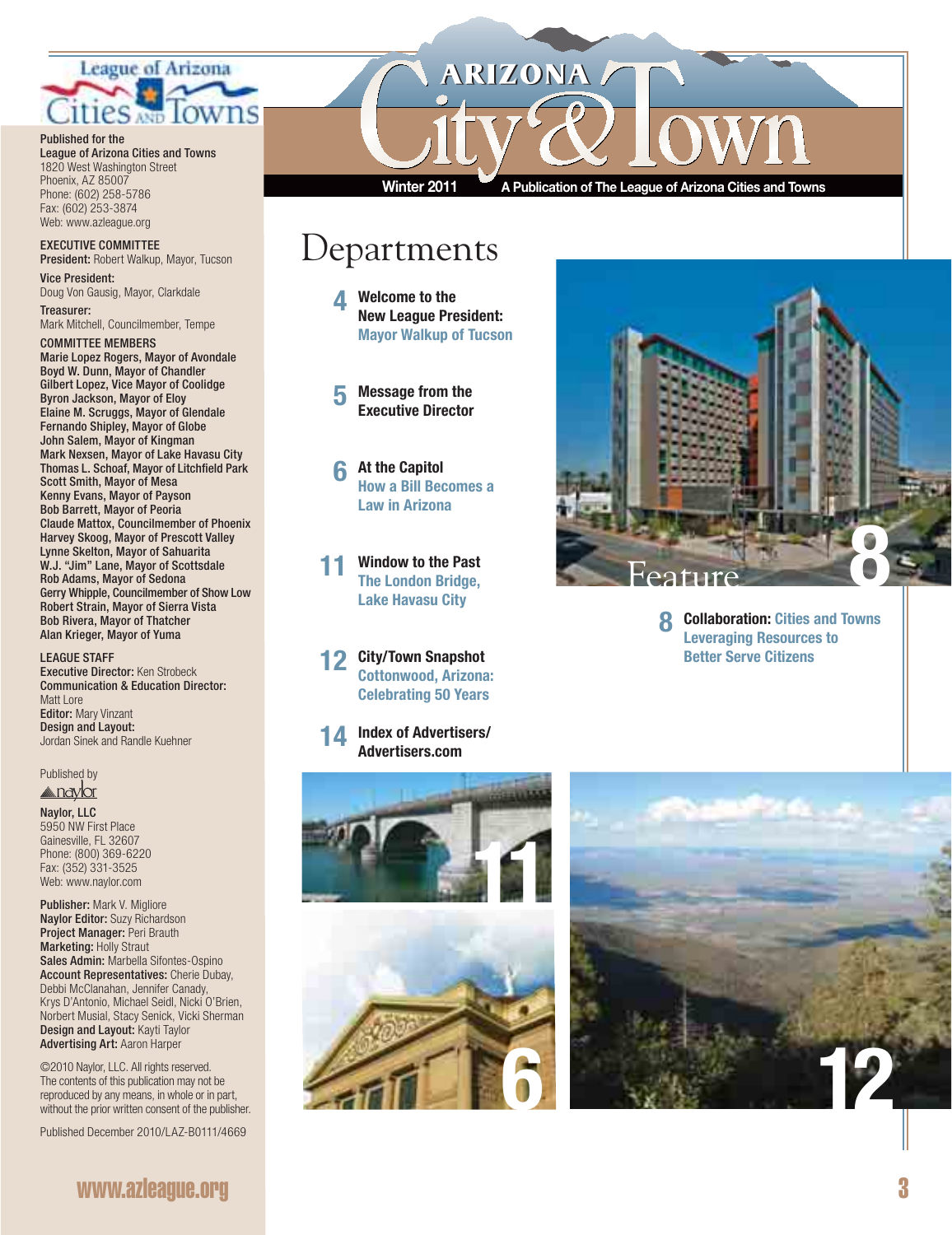# Welcome New League President: Mayor Walkup of Tucson

At the 2010 League Annual Conference in Glendale, Ariz., the League of Arizona Cities and Towns welcomed its new president, Mayor Bob Walkup of Tucson. Mayor Walkup was elected by the membership after having served more than two years as League vice president and more than 10 years on the organization's Executive Committee. He is currently serving his third term as mayor of Tucson.

When asked why the mayor decided to serve in local government, President Walkup explained, "In the late 1990s, Tucson and the surrounding region were facing some very serious threats to our viability as a community, the most pressing of which was our long-term water supply and the management of CAP water supplies." He continued, "I felt that I could bring solutions and consensus to the leadership mix in southern Arizona."

Mayor Walkup has done just that. During his tenure, the mayor has made numerous fundamental changes in the way the city of Tucson operates. Under his leadership, the city began utilizing its share of the Colorado River water in 2001 to supplement its potable water supply and reduce its dependence on groundwater. Mayor Walkup was also instrumental in forming the Regional Transportation Authority (RTA) and worked to gain approval of its \$2.1 billion multi-modal transportation plan.

Keeping with the theme of collaboration, President Walkup worked

with Pima County to consolidate the area's economic development agencies into one regional entity, the Tucson Regional Economic Opportunities, Inc. (TREO), and was also the driving force for merging the area's regional library system funding. His efforts in economic development have contributed to a net increase of 50,000 jobs and \$10,000 per year in average worker earnings during his tenure, among many other accomplishments.

Outside of his work in Tucson, the mayor has been actively involved in the League of Arizona Cities and Towns for several years and sees many benefits to member municipalities.



"The League is both the unifying voice statewide for our cities and towns and a valuable resource to our elected officials and management staff as we work on local solutions," President Walkup said. "As an extension of those two concepts, the League can be a vehicle for making some strategic gains that will enable cities to be more effective and will enable our communities to be stronger."

League members and staff welcome Mayor Walkup and look forward to his leadership and service as president.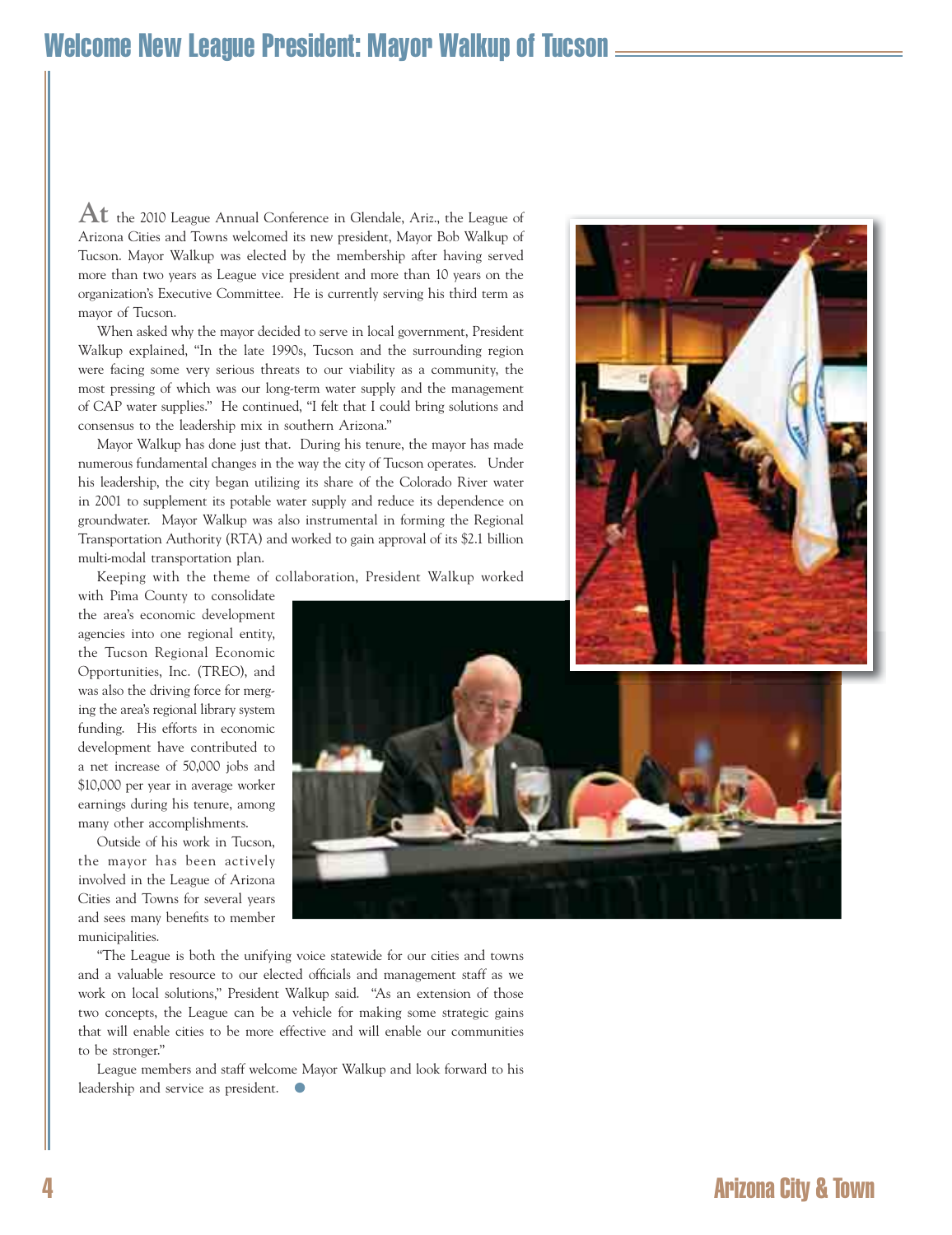# Message from the Executive Director



 $\mathbf{I}$  there's one thing that can be said for city and town officials, it is that they truly have the best interests of their citizens at heart, and are dedicated to providing the services their citizens want at the best possible price.

I don't know of any mayor or councilmember who likes the idea of raising taxes. After all, they have to pay them, too. But, I also don't know of any level of government that is more responsive to its constituents, and is more responsible in adhering to the principles of wise budgeting and efficient spending.

As the level of government whose only mission is to do the very best for our citizens without trying to make partisan political points, city leaders are focused on getting the most out of every tax dollar. Sometimes that involves finding partners to do necessary projects that the city government alone may not be able to afford.

This issue of *Arizona City and Town* magazine offers some examples of communities that have used collaborative tools to leverage their tax dollars and provide a win-win situation for their citizens. It's yet another example of why more than 80 percent of Arizona citizens choose to live in an incorporated city or town. Quality of life is important to families and businesses, and cities do more than any other level of government to supply basic services that impact the lives of people.

So, whether it's a private company, a neighboring city or town, the state or county government, or some combination of all of them, collaboration makes sense when it can pull resources together to make things happen that wouldn't be possible separately.

Given today's tough economic times and the prospect for a very slow recovery, these kinds of relationships make more sense than ever before. This may be a silver lining to our current difficult environment: that we learn new ways to respond to community needs by developing new relationships and new solutions.

This kind of flexibility and innovation should be encouraged, and should be embraced by taxpayers who want to know they are receiving the maximum benefit for their hard-earned tax dollars. We have a very positive story to tell and I hope you enjoy the examples you will find in the following pages.

Ken Fushel

Ken Strobeck Executive Director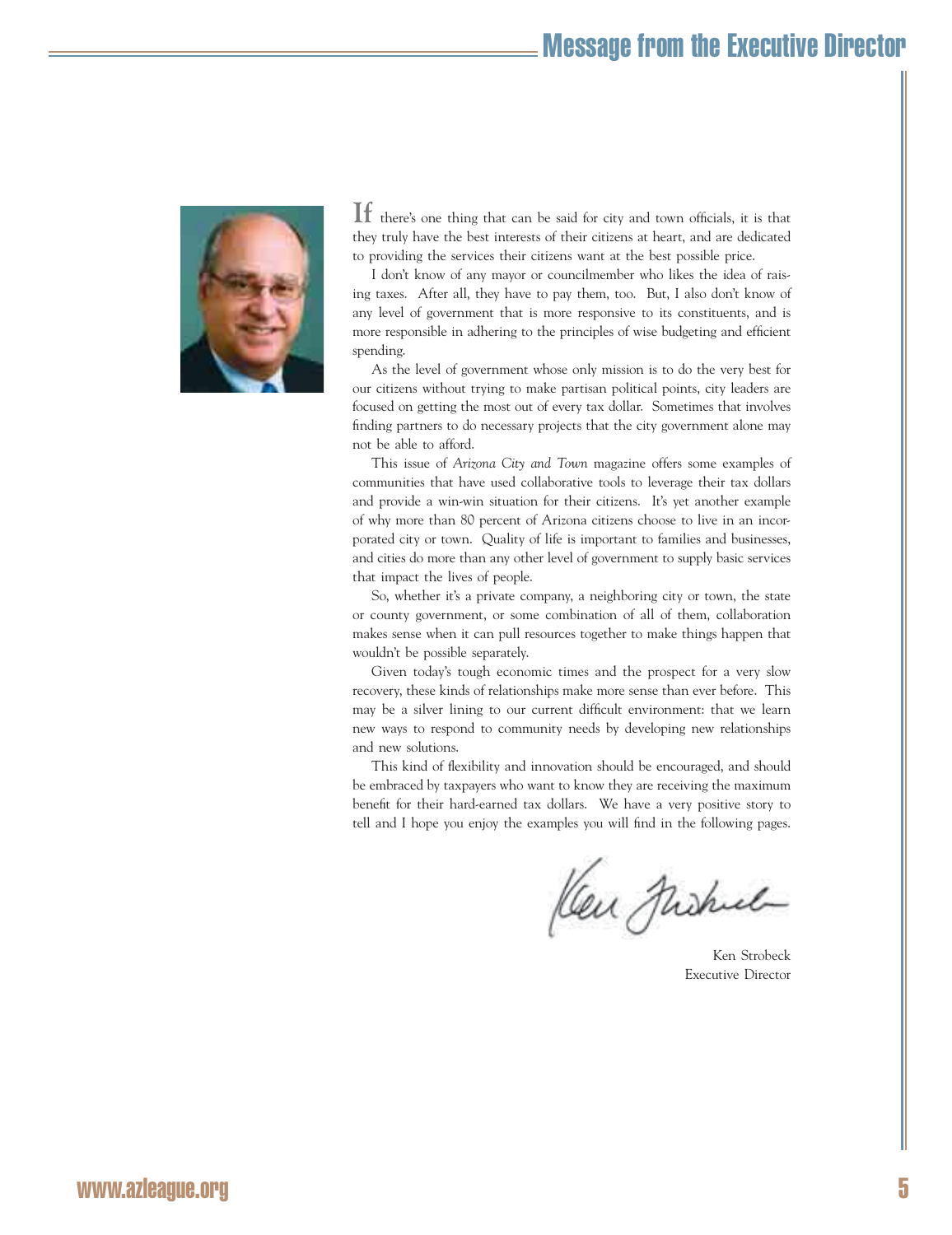# At The Capitol



entire chamber comes together for a floor debate.

On the second Monday in January, the Legislature convenes. Bills start in either the House or the Senate, depending upon who sponsors the bill.

**Each** session state legislators introduce approximately 1,500 bills, half of which have some relevance to cities and towns. In this article we will shine some light on that process.

On the second Monday in January, the Legislature convenes. Bills start in either the House or the Senate, depending upon who sponsors the bill. Senate bills start with "1001," House bills start with "2001" and are then numbered sequentially. Although there are some differences in how each chamber operates, the basic process is the same. There are six sequential steps that take place in each.

- 1. A bill is "First and Second Read" on the Floor; and then assigned to a committee based on subject matter.
- 2. Committee Committees are comprised of members from each party, with the majority party having the most seats. This is the only step in the entire legislative process that is truly 'open to the public' for comment. If a bill fails here, the bill is "dead," although there may be an attempt to resurrect it. If it passes, it moves on to Caucus.
- 3. Caucus Each party meets to review bills and the "party position" is vetted.
- 4. Rules Committee Every moving bill must go through Rules for legal review, discussing whether the bill is constitutional, germane with existing statute and in the proper format.
- 5. Committee of the Whole (COW) - The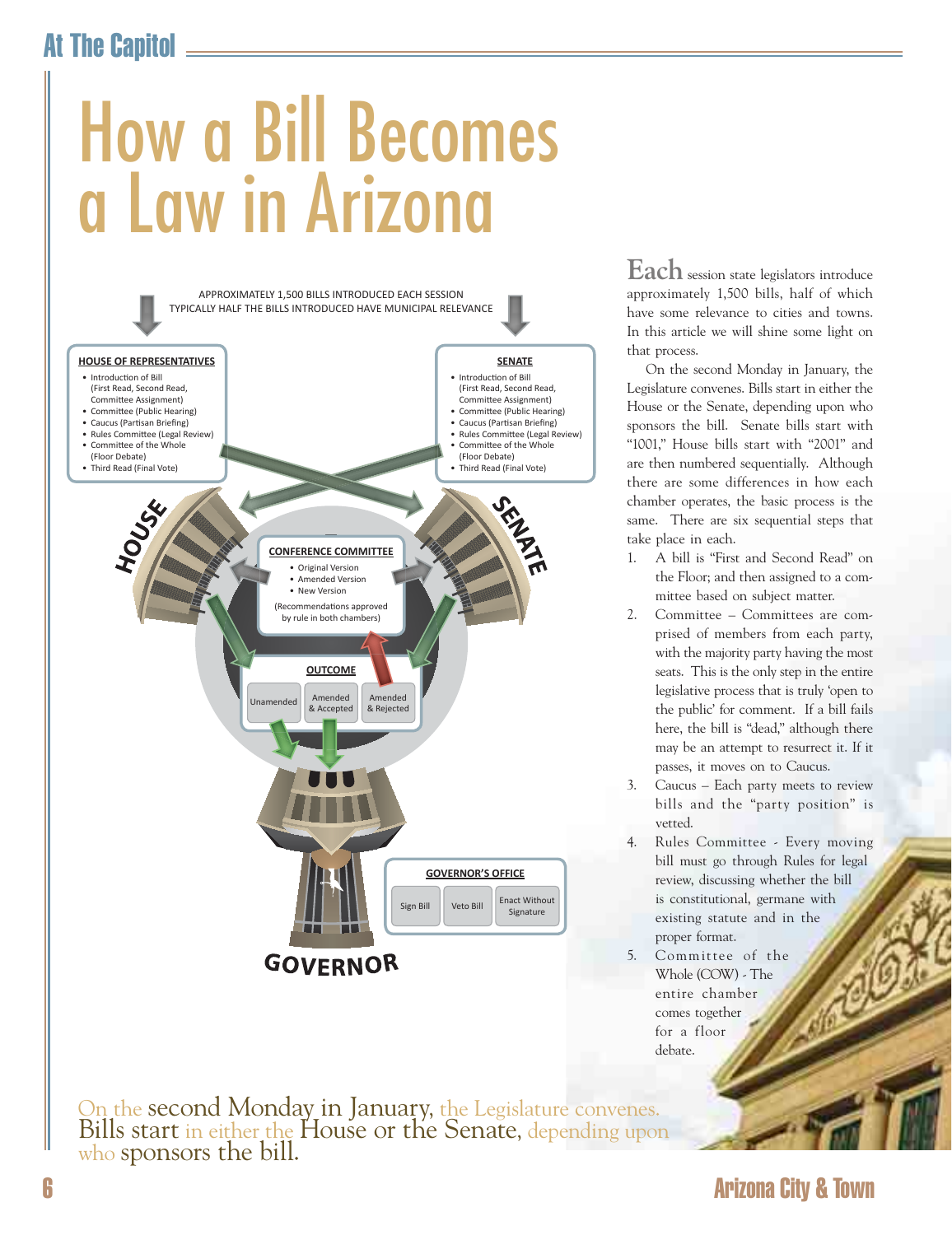# At The Capitol

Discussions can be a few minutes or several hours. In COW they use a voice vote. If the bill passes, the next step is a floor vote called:

6. "Third Read" (or final vote within their respective chamber). This vote is electronically tallied. Like the committee process, if a bill fails on Third Read it is considered "dead" with the possibility of procedural resurrection. If it passes, the bill then goes to the other chamber and the same steps are repeated.

If an identical bill passes both chambers without any amendments, it goes straight to the governor's office. If a bill is approved in one chamber, amended in the other chamber (but that amendment is approved by the sponsoring chamber) it also advances to the governor's office. If a bill comes out of its second chamber different than it went in (through the amendment process) it will go to a Conference Committee. This committee is made up of members from both chambers who will work towards a version of the bill amenable to both chambers. If a chamber rejects the Committee's recommendation, the bill is considered "dead." If a bill is amended by a conference committee it is then final read by both chambers. If it passes final read, it is transmitted to the governor's office.

Once a bill is in the governor's office, he or she can sign it into law, veto the bill or allow the legislation to become enacted without his or her signature.

Bill language, hearing schedules, live feeds and status information are available at the Arizona State Legislature's website, www. azleg.gov. During the session League staff spends countless hours at the Legislature tracking bills. We encourage our members to stay abreast of legislative issues impacting cities and towns through our weekly Legislative Bulletin and by contacting the League at 602-258-5786 with any questions you have. We look forward to working with our members, legislators and other interests this coming session.





**Providing Investment Management Services to the Public Sector for Over 28 Years**

- \$37 billion of Public Sector Assets under Management
- Individual Portfolio Management for General Funds and Bond Proceeds

**For additional information contact:**

**Lauren Brant** Managing Director

**Craig Clifford, CPA** Senior Managing Consultant

2375 E. Camelback Road Suite 5118 Phoenix, AZ 85016 (602) 387-5187

SQUIRE COUNSEL **SANDERS** WORLDWIDE

# Arizona's Choice for Bond Counsel

470067\_Public.indd 1 4/22/10 6:42:56 PM

With more than 100 years of collective experience, Squire Sanders has been Arizona's top choice for public finance law fo r over 30 years. For ten years straight, we have been ranked No.1 in dollar volume as bond counsel in Arizona. That's because we offer creative, value-added legal services that get results in the public finance arena.

**Squire, Sanders & Dempsey L.L.P.** 1 East Washington St., Suite 2700 Phoenix, Arizona 85004 +1.602.528.4000

www.ssd.com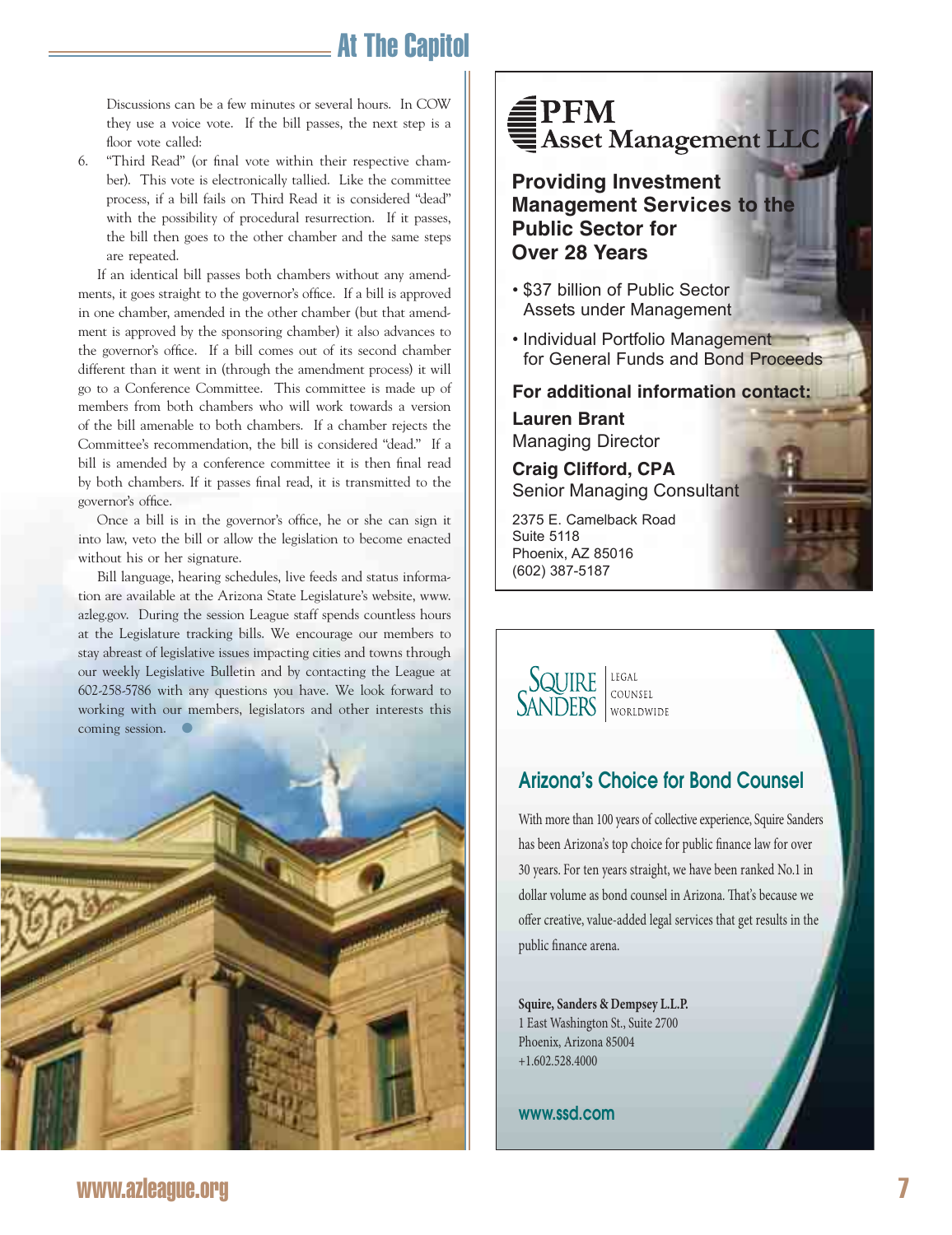# Feature Article

# COLLABORATION: Cities and Towns Leveraging Resources to Better Serve Citizens

**In** these challenging economic times, many of Arizona's local leaders are finding new ways to leverage resources to better serve our communities. Collaboration is key; whether partnering with other governmental agencies, the private sector or our citizens, we all benefit from working together. The examples that follow are just a few illustrations of collaboration at work in Arizona.



*Prescott Regional Dispatch Center*

# **Prescott Regional Dispatch Center Description:**

Before the Prescott Regional Dispatch Center opened, coordination and communication was difficult among the area's numerous smaller agencies, resulting in inadequate information sharing between the region's public safety agencies. There was competition for qualified staff people as well as minimal opportunities for training, promotion and career enhancing elements. It was far more cost effective to jointly purchase and implement required technological enhancements to increase levels of service to communities and public safety agencies. In 2003, the Prescott Technical Committee was formed to look into a joint venture. In 2005, the Prescott Regional Communications Center opened.

# **Project Partners:**

Central Yavapai Fire District Chino Valley Fire District Groom Creek Fire District Prescott Fire Department Prescott Police Department Prescott Valley Police Department Walker Fire Association Williamson Valley Fire District Yavapai Campus Police

# **Budget:**

Central Yavapai Fire District \$204,380 Chino Valley Fire District \$69,300 Groom Creek Fire District \$5,000 Prescott Fire Department \$242,660 Prescott Police Department \$923,560 Prescott Valley Police Department \$748,440 Walker Fire Association \$5,000 Williamson Valley Fire District \$5,000 Yavapai Campus Police \$5,000

# **Estimated Savings:**

Actual savings are difficult to estimate; however, some of the best benefits are to the smaller agencies involved in the project. The partnership helps the city to afford upgrades and technology smaller agencies may not have access to.

# **Project Contact:**

Paul Laipple, Prescott Communications Director, paul.laipple@prescott-az.gov



*Santan Vista Water Treatment Plant*

# **Santan Vista Water Treatment Plant Description:**

The Santan Vista Water Treatment Plant demonstrates how two communities can work together to provide a vital resource to their constituents, while saving millions in taxpayer dollars by entering into a partnership for the construction and operation of the facility. The state-of-the-art water treatment plant provides each community with 12 million gallons of clean drinking water daily, enhancing both communities' long-term sustainability by providing a critical new resource for water, from the Central Arizona Project (CAP). The new plant has diversified both communities' water portfolios, reduced their reliance on ground water, added redundancy to their supply

systems and employed unique design and the latest technologies that allow for an energyefficient treatment process.

# **Project Partners:**

- Gilbert
- Chandler
- **Budget:**
- \$102 million

# **Estimated Savings:**

\$22 million saved in capital investment; \$600,000 per year for each municipality in operating expenses, which is expected to grow to \$1 million annually when fully built out.

# **Project Contact:**

Beth Lucas, Gilbert Public Information Officer, Beth.Lucas@gilbertaz.gov



*Bullhead City/Fort Mojave Indian Tribe Intergovernmental Agreement*

# **Bullhead City/Fort Mojave Indian Tribe Intergovernmental Agreement Description:**

This historic intergovernmental agreement (IGA) provides Bullhead City with a costsaving option and provides the Fort Mojave Indian Tribe with additional revenue and further utilization of their facility. The IGA also opens communication between the tribe and Bullhead City, helping pave the way for future joint projects. Struggling with revenue reductions and rising costs, Bullhead City officials sought cost reduction opportunities and found one with its neighbor, the Fort Mojave Indian Tribe.

# **Project Partners:**

Bullhead City Fort Mojave Indian Tribe

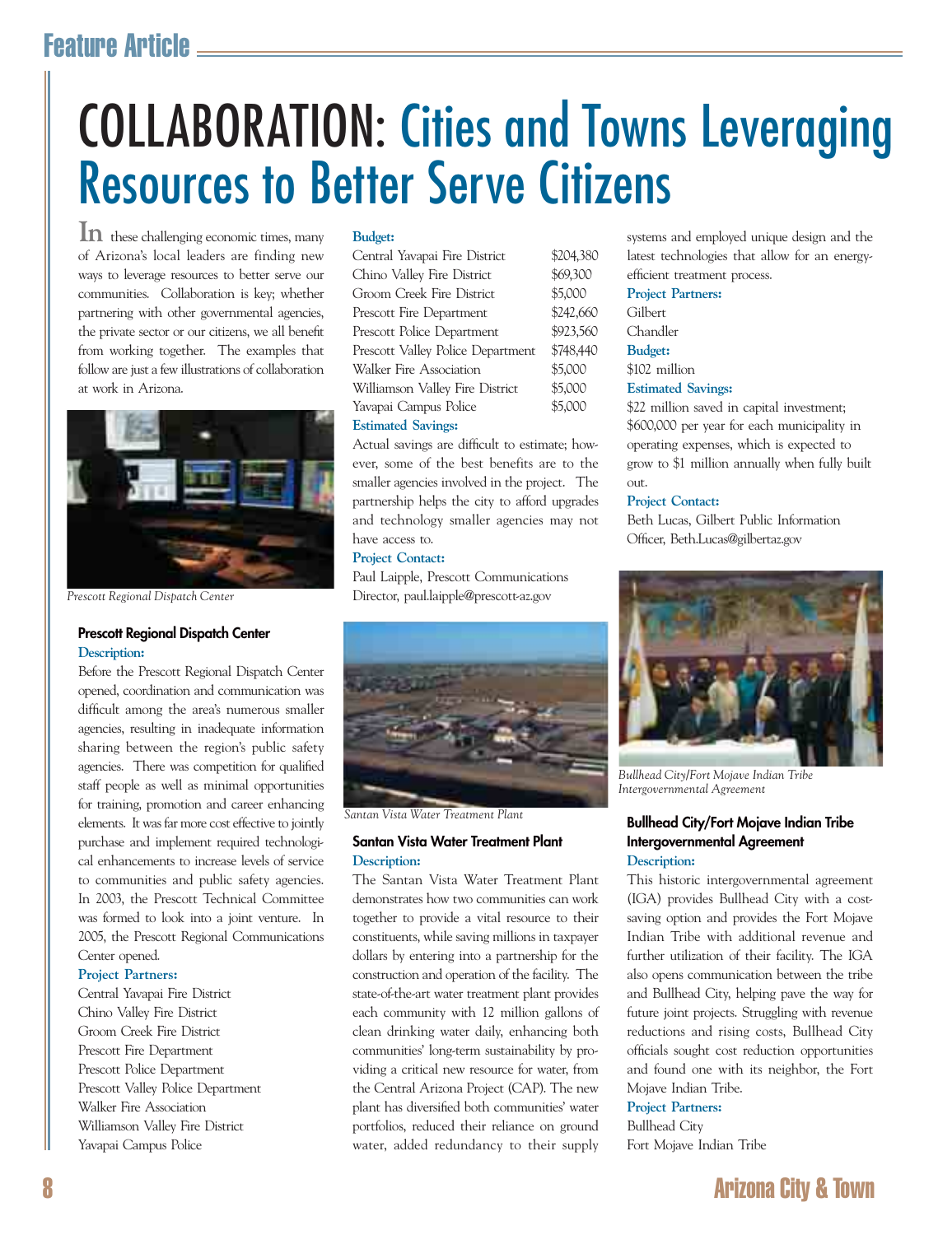# Feature Article

# **Budget:**

The county jail currently charges \$79.46 per prisoner per day plus \$65 booking fee. With the Fort Mojave Indian Tribe IGA, the cost will be reduced to \$58 per prisoner per day plus a \$50 booking fee for those prisoners housed at the Ft. Mojave facility. The number of prisoners to be housed there is yet unknown.

# **Project Contact:**

Steve Johnson, Bullhead City Public Information Officer, SJohnson@ bullheadcity.com

# **Cotton Express Regional Pilot Project Description:**

The Pinal Central Xpress Pilot Project is a transit project funded completely through the American Recovery Reinvestment Act. This project was funded for the cities, towns, and county to research the demand and use of mass transit across Pinal County. In the early stages of the project, the demand has been evident as studies have predicted. Transit plays a key role in economic development and saves the environment. The hope behind this project is that citizens of the collective communities will turn to mass transit to help save the county from pollution, congestion, and promote highway safety.

# **Project Partners:**

**Coolidge** Florence Casa Grande Central Arizona College Pinal County Arizona Department of Transportation **Budget:** Pilot budget for 16 months: \$268,173

**Estimated Savings:** 

Unknown at this point, however, regional connective transit can save the cities, towns, and county from having independent overhead associated with individual transit projects.

# **Project Contact:**

Marcus Hoffman, Cotton Express Transit Manager, mhoffman@coolidgeaz.com



*Glendale Regional Public Safety Training Center*

# **Glendale Regional Public Safety Training Center (GRPSTC)**

# **Description:**

The Glendale Regional Public Safety Training Center (GRPSTC), a state-of-theart public safety training facility located at 115th and Glendale Avenues, is a unique partnership between the cities of Avondale, Glendale, Peoria and Surprise and the

# **Volunteerism**

In addition to intergovernmental collaboration and public-private partnerships, many municipalities are also utilizing volunteer programs. For example, the city of Sedona developed a Volunteer Park Ranger (VPR) program, wherein VPR's assist with Parks and Recreation Department events, patrol park facilities, and spend 360 days a year in the city's uptown visitor and business district welcoming tourists, greeting bus tours and providing general information. Organized by a volunteer program manager, the Sedona program operates on a budget of approximately \$3,000 per year.

In the city of Mesa, volunteers provided 222,484 hours of service last year with a total cost savings of more than \$4.5 million,

in programs such as the city's Parks and Recreation Department, the Mesa Arts Center, museums, neighborhood programs, and the police and fire departments. Nearby in the city of Scottsdale, more than 250 people provide an average of 2,000 volunteer hours per month at the Scottsdale Granite Reef Senior Center, and assist with various activities including tax preparation, blood pressure checks and dance programs. The city of Yuma also boasts several volunteer programs and activities to serve the city's low-income areas and residents. For example, the city recently coordinated with volunteers, county government, nonprofits, churches and business to conduct a "Paint-A-Thon" project that encouraged groups to adopt homes in need of a fresh coat of paint.

Maricopa County Community College District. It is the first and only shared use public safety training center in the Valley and its varied, unique features and training amenities will set the standard for future public safety facilities in Arizona for many years to come.

## **Project Partners: Fire**

Glendale Fire Department Avondale Fire Department Peoria Fire Department Surprise Fire Department **Police** Glendale Police Department **Maricopa Community College District** Fire Science

Law Enforcement

## **Budget:**

Current budget for phase 0 & 1 is \$54,550,000 Includes \$148,000 federal grant

# **Project Contact:**

Daniel Valenzuela, Glendale Firefighter/Public Information Officer, dvalenzuela@glendaleaz. com



*Snowfl ake-Taylor Joint Police Department*

# **Snowflake-Taylor Joint Police Department Description:**

Snowflake and Taylor are two rural Arizona communities that sit side by side in the center of Navajo County. The two towns are populated by about 10,000 people covering approximately 55 square miles. The police department services both communities as one, providing quality service for about half of the cost.

# **Project Partners:**

Snowflake Taylor **Budget:** \$1,581,100 **Estimated Savings:** \$1,000,000 **Project Contact:** Jerry VanWinkle, Snowflake Chief of Police, jvanwinkle@stpd.org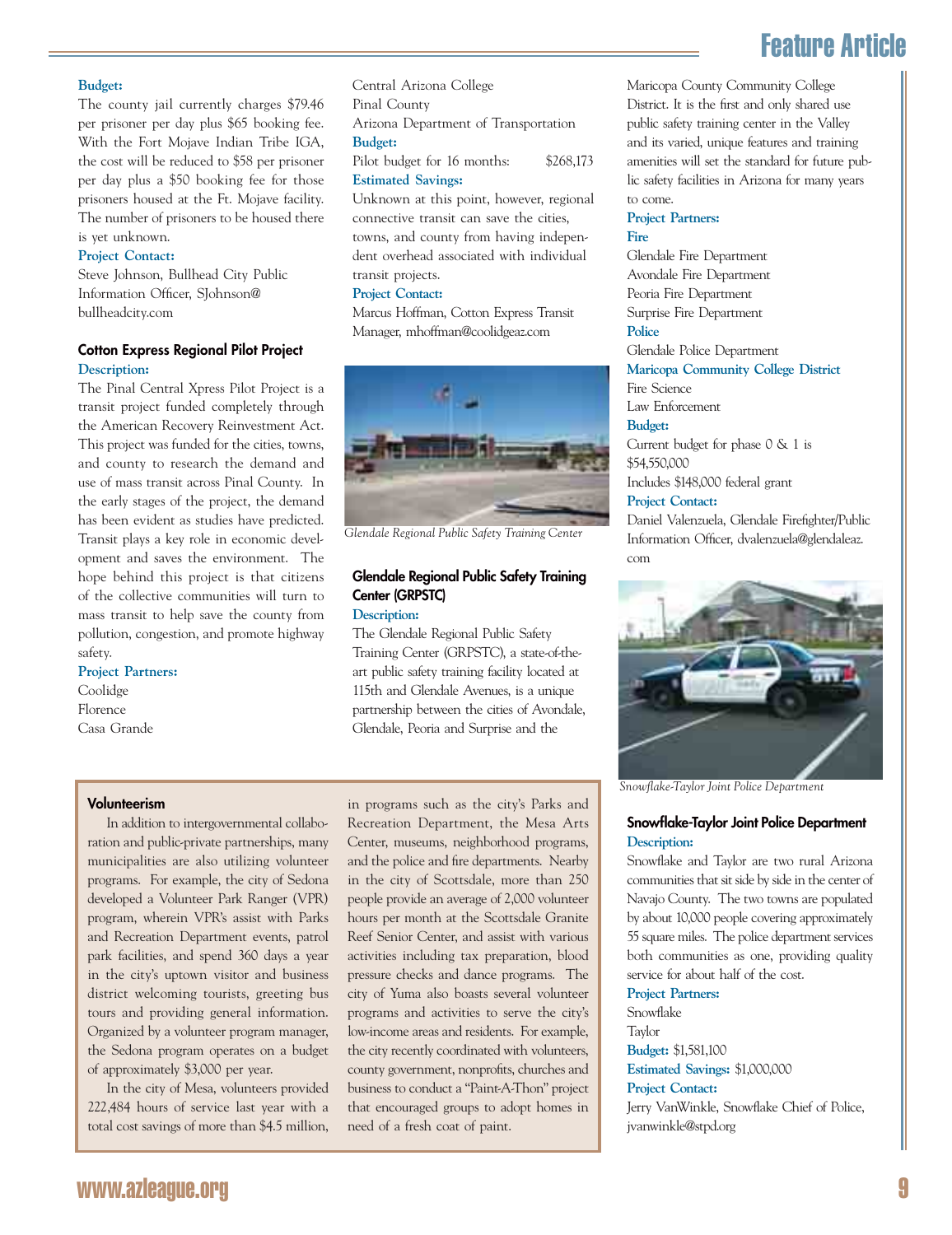# Feature Article



*Goodyear/Litchfi eld Park Emergency Services Collaboration*

# **Goodyear/Litchfield Park Emergency Services Collaboration**

**Description:** 

For many years, a private fire department provided emergency services to Litchfield Park residents who subscribed for services. With the development of an IGA, the city of Goodyear now provides fire protection and emergency services to all Litchfield Park residents. Additionally, the residents benefit from the Automatic Aid Consortium, a highly efficient dispatch and response system that sends the closest and most appropriate emergency response vehicle.

**Project Partners:** Litchfield Park Goodyear

Budget: \$500,000/year (Litchfield) Park's annual compensation to City of Goodyear)

**Estimated Savings:** \$800,000/year (estimated savings from Litchfield Park not having to pay operating costs for their own fire station)

# **Project Contact:**

Paul Luizzi, Interim Goodyear Fire Chief, paul.luizzi@goodyearaz.gov



*Public Private Partnership - Arizona State University Taylor Place*

# **Public Private Partnership: Arizona State University Taylor Place Description:**

Taylor Place is a mixed-use student housing

development at the center of the Arizona State University Downtown Campus. An urban infill project, Taylor Place was designed to support the emerging student population and expanding programs and is the first housing project on the downtown campus. By bringing together students, retail and public amenities, Taylor Place serves as a catalyst in supporting the city of Phoenix's goal of promoting a vibrant and sustainable downtown. Teamwork and constant communication between the city of Phoenix, Arizona State University, Capstone Development, Austin Commercial, and SmithGroup led to the project's success and condensed construction timeline.

# **Project Partners:**

Phoenix Arizona State University Austin Commercial Capstone Development SmithGroup Architects **Budget:** \$139 million **Estimated Savings:** \$1 million **Contact:** Marci Hendrickson, Austin Commercial, MHendrickson@ austin-ind.com  $\bullet$ 



www.compensationconsulting.com

Locations in various major cities



Severn Trent Services understands Arizona's water and wastewater utilities. That's why we've served communities in the state since 1983. Today, five Arizona communities rely on us to deliver cost savings, safety and efficiency.

Contact us today to learn how you can benefit from a public-private partnership with Severn Trent.

Fred Kriess, Jr. +1 623 572 9550 fkriess@stes.com www.severntrentservices.com

**UNDERSTANDING** A VALUABLE RESOURCE



# 108573. Severn.ind.ind.ind.indd 1 973573. Severn.indd 1 973573. Severn.indd 1 973573. Arizona City & Town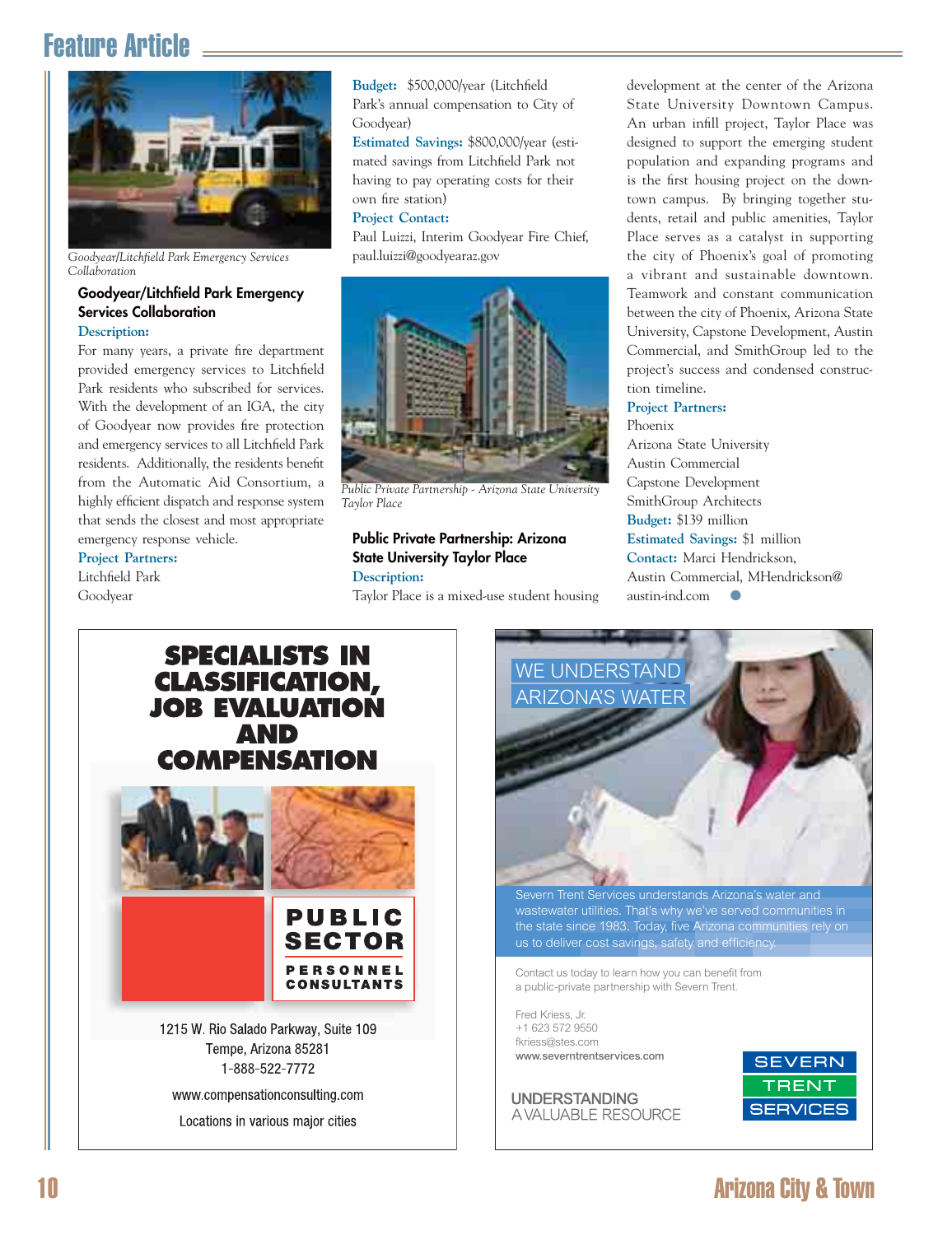# Window to the Past

# The London Bridge, Lake Havasu City



**One** of the best-known tourist attractions in Arizona, the London Bridge in Lake Havasu City that once stretched across the Thames River in England has attracted residents and visitors alike to the area for nearly 40 years.

The five-span arch structure, designed by Scottish engineer John Rennie, was



originally dedicated in London in the summer of 1831. By the turn of the century, the bridge was said to be the busiest point in London, with an estimated 8,000 pedestrians and 900 vehicles crossing the bridge every hour. In addition to the high

volume of traffic, the bridge withstood a terrorist bombing in 1834 and German air raids in World War I and World War II, before the city of London moved to replace the bridge in 1967.

In 1968, American entrepreneur Robert P. McCulloch of McCulloch Oil purchased the bridge for \$2,460,000, a figure he arrived at by doubling the estimated cost of dismantling the bridge (\$1.2 million) and then adding \$60,000, or \$1,000 for every year of his age by the time he estimated the bridge would be reconstructed in Arizona. Workers endeavored to move the

bridge by marking the individual face stones, and crating and shipping them to Arizona. Stateside, the structure was rebuilt over a reinforced concrete armature in the desert community by the Colorado River. In just a few short years, construction was completed and Rennie's London Bridge was rededicated on October 10, 1971. Today, the reconstructed bridge spans the Bridgewater Channel canal that leads from Lake Havasu to Thompson Bay. ●

*Rennie's London Bridge in England, circa 1830s. Image courtesy of Nathalie Chevalier.*





*View of London Bridge today the reconstructed bridge spans the Bridgewater Channel canal, leading from Lake Havasu to Thompson Bay.*



<u>A Tradition</u>

of Excellence

Assisting Arizona's city<br>and town attorneys.<br>
We can help! and town attorneys.

 *Elections • Open Meeting Law • Code Revisions Zoning • Public Records • Construction Personnel and Personnel Policies • Conflicts Cell Tower Siting • Water, Sewer, Power Cable TV • Sales Tax Collection FACTAct Compliance* 

*Contact Susan Goodwin (602) 393-1700 sgoodwin@cgsuslaw.com*

*501 East Thomas Road, Phoenix, Arizona 85012*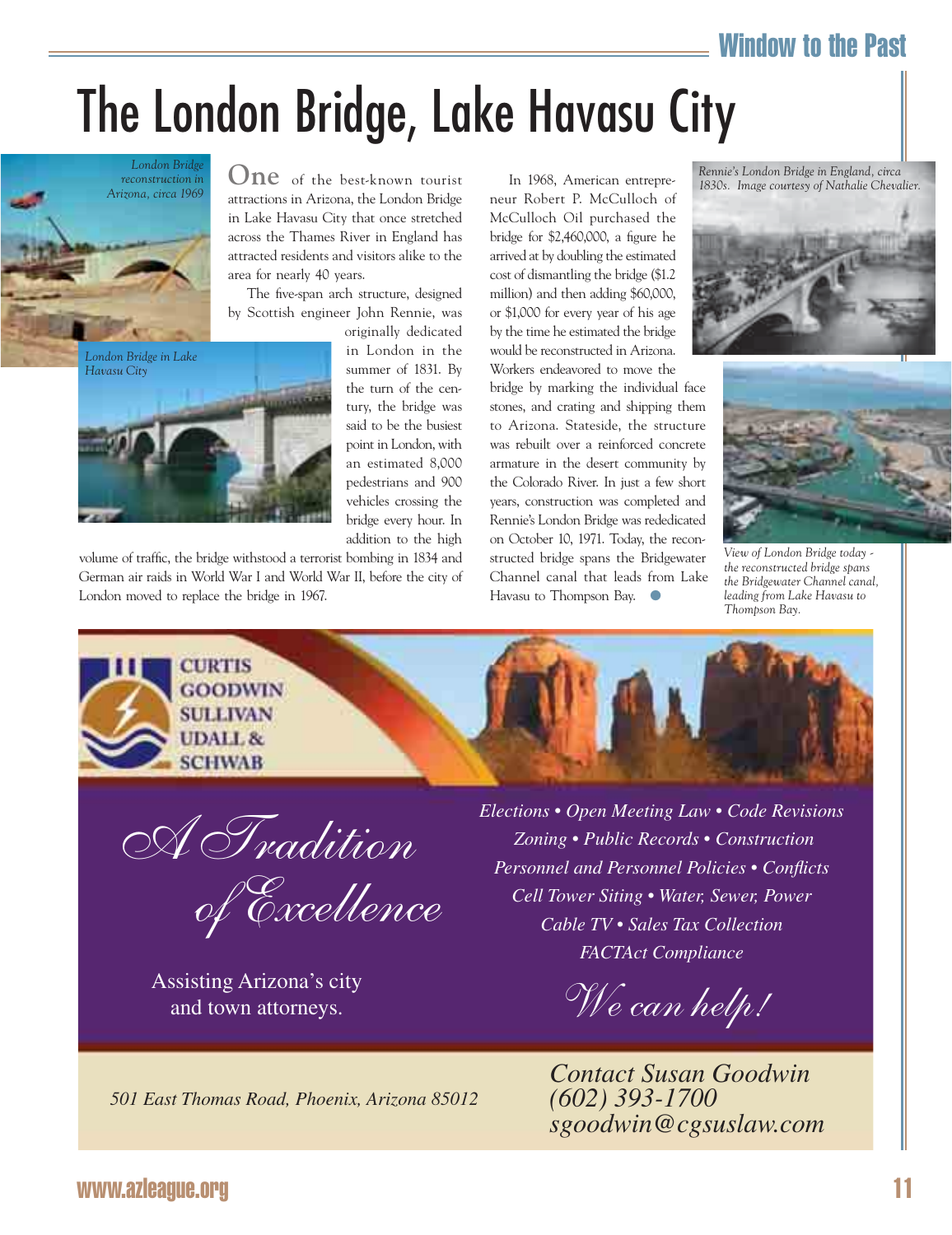# City/Town Snapshot

# COTTONWOOD, ARIZONA: Celebrating 50 Years

# BY KYLA ALLEN, CITY OF COTTONWOOD EXECUTIVE ASSISTANT

**The** city of Cottonwood, once a sleepy town that travelers passed through when visiting the nearby communities of Sedona and Jerome, is now a tourist destination celebrating its 50th anniversary. Located in the heart of Arizona, nestled in a green valley near the base of Mingus Mountain, Cottonwood was one of the best kept secrets in northern Arizona.

Established in 1879 and named after a circle of Cottonwood trees used as a camp by the initial settlers, Cottonwood was initially an agricultural and grazing area supplying food to the United Verde Mining Camp and the garrison at Fort Verde. Striving to be free of the restrictions and prejudices of the nearby "company"

towns, Cottonwood attracted many entrepreneurs and finally incorporated in November 1960.

With natural destinations such as the Verde River, nearby forests, state parks, national monuments and wilderness areas, plus the added attraction of Old Town Cottonwood with its historic feel along with wine tasting rooms – serving award winning wines produced right here in the Verde Valley – Cottonwood now attracts thousands of visitors each year.

When planning for its historic 50th anniversary event, the current economy presented a challenge. With determination, city staff





X *Cottonwood Anniversary Banner*

incorporated the anniversary into many of the events it already hosts each year, including the Independence Day Fireworks Extravaganza, Rhythm & Ribs, and the Walkin' On Main Street community event. Other annual events included the Brian Mickelsen Memorial Half-Marathon, annual Easter Egg Hunt, Verde Valley Fair, Verde River Days, Farmers' Market & Jamboree, AirFest, and the annual Chocolate Walk and Christmas Tree Lighting.

Cottonwood created a limited edition challenge coin to celebrate this five-decade milestone and focused on the signature event, Walkin' On Main Street, as its main birthday celebration. Some of the activities included were a juried art show, a bevy of musical groups playing throughout the day, impressionists including John Wayne and Elvis Presley, a wine tent and a Bootleggers costume contest.

One of the lesser known facts about Cottonwood was that it was once the bootleg capital of Arizona. In the 1920s Cottonwood was known as the "biggest little town in Arizona." Speakeasies lined Old Town Main Street, and underground tunnels ran below the street allowing nefarious activities to go on unseen. Though the

> tunnels have long ago been sealed, many of the structures remain and the colorful history is ever present. Galleries, shops, restaurants, an olive oil tasting business, wine tasting rooms and the Cottonwood Hotel line Main Street, providing a wonderful ambience in the Old Town historic district.

> The city of Cottonwood also acts as the economic heart of the Verde Valley with an array of businesses, county offices, transit system, a major hospital and numerous medical facilities, and despite the nation's current financial climate, Cottonwood recently opened its new recreation and aquatics center. With state of the art equipment, a dance studio,

# 12 Arizona City & Town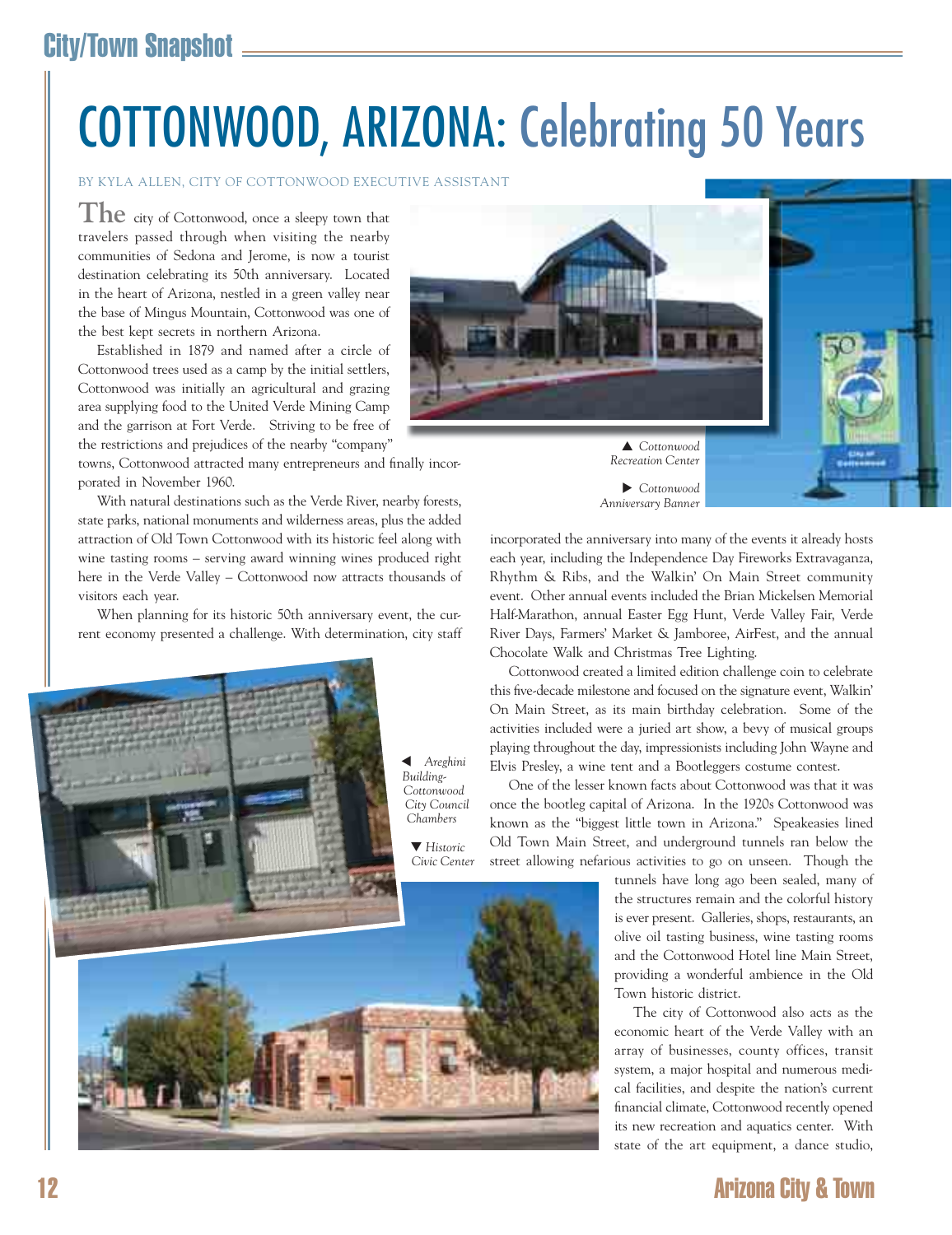# City/Town Snapshot



indoor leisure pool, community events hall, gymnasium, climbing wall, baby sitting services, and electronic game room for the entire family, this facility attracts visitors from throughout the Verde Valley and is an economic attraction for those looking to relocate. In addition to this facility, the outdoor pool was also renovated and is now an AIA officially sanctioned venue for state swim meets.

A sampling of other interests in Cottonwood includes the equestrian center, skate park, Verde Valley Fairgrounds, Riverfront Park, Dead Horse Ranch State Park and the Clemenceau Museum. The Clemenceau Heritage Museum provides a wonderful array of art and historic items including photographs and oral histories of events, people and places throughout the Verde Valley.

Cottonwood is a diverse, growing community nestled in the beautiful upper desert of Arizona.

We invite you to come and explore the many benefits Cottonwood and the Verde Valley have to offer.

To learn more about the city of Cottonwood, visit www.cottonwoodaz.gov. ●







# **Travis Hackworthy**

Cell: 602-799-4708 thackworthy@engamerica.com

300 S. Hamilton Place, Gilbert, AZ 85233 Ph: 480-895-1106 • Fax: 480-802-7704 • www.engamerica.com

**YOUR PORCELAIN ENAMEL TANK CONTRACTOR**

# www.azleague.org 13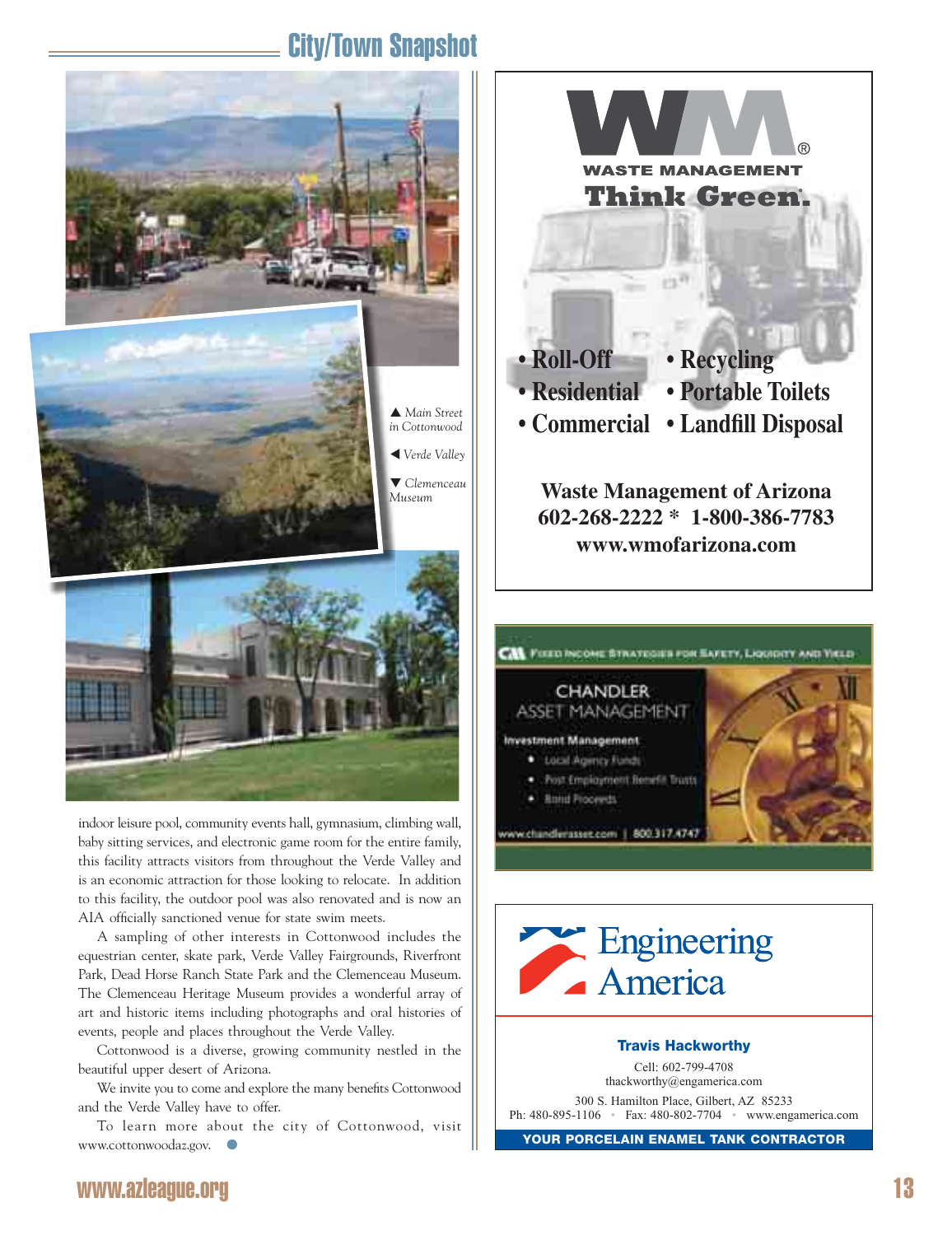# Index of Advertisers/Advertisers.com

# **ATTORNEYS**

| www.mpwaterlaw.com |
|--------------------|
|                    |
| www.ssd.com        |

# **ATTORNEYS & SOLICITORS**

| Curtis, Goodwin, Sullivan, Udall and   |
|----------------------------------------|
|                                        |
| www.cqsuslaw.com                       |
| Gust Rosenfeld, PLC inside front cover |
| www.qustlaw.com                        |
| <b>BUILDING INSPECTIONS</b>            |

Brown & Associates ............................................ 14

## **BUSINESS SERVICES** Cox Business Services ...............outside back cover

**DEVELOPMENT FEES**

www.tischlerbise.com

| www.coxbusiness.com                                                                                                                     |
|-----------------------------------------------------------------------------------------------------------------------------------------|
| <b>CONSULTANTS</b><br>Public Sector Personnel Consultants 10<br>www.compensationconsulting.com<br>W. C. Scoutten, Inc inside back cover |
| <b>CONSULTING ENGINEERS</b><br>www.burnsmcd.com                                                                                         |

TischlerBise ................................. inside back cover

*Providing legal services related to the development, use, management, and conservation of water* MAGUIRE & PEARCE ATTORNEYS AT LAW water **•** environmental • property public utilities • *Building water security for Arizona . . . one drop at a time*

strategic policy development •

Maguire & Pearce, PLLC 2999 N. 44<sup>th</sup> St., Suite 630, Phoenix, AZ 85018 (602) 277-2195 *www.m pwaterlaw.com*

# **IN THE HEAT OF CHALLENGE, WE ENGINEER THE RIGHT SOLUTION.**



*Engineering Possibilities* for Arizona



*Engineering, Architecture, Construction, Environmental and Consulting Solutions* www.burnsmcd.com/phoenix

| <b>ENGINEERS, ARCHITECTS, PLANNERS</b><br>W. C. Scoutten, Inc inside back cover |
|---------------------------------------------------------------------------------|
| INVESTMENT ADVICE & MANAGEMENT<br>www.chandlerasset.com                         |
| PLAN REVIEW                                                                     |
| <b>PLANNING CONSULTANTS</b>                                                     |

TischlerBise ................................. inside back cover www.tischlerbise.com

**RECYCLING & DISPOSAL SERVICES** Waste Management ............................................ 13 www.wmphx.com

**SOLID WASTE COLLECTION** Waste Management ............................................ 13 www.wmphx.com

**STORAGE TANK SYSTEMS** Engineering America Southwest ......................... 13 www.engamerica.com

**WASTE MANAGEMENT CONSULTANTS** Waste Management ............................................ 13 www.wmphx.com 102780<del>. 12/6/2021 12/6/2021 12:49:10 2:49:10 2:49:19 2:49:19 2:49:18 PM 2:49:18 PM 2:49:18 PM 2:49:18 PM 2:49</del>

> **WATER/WASTEWATER TREATMENT** Severn Trent Services ......................................... 10 www.severntrentservices.com

# **BUILDING INSPECTIONS**



**Brown & Associates** 13430 N Scottsdale Road, Suite 301 Scottsdale, AZ 85254 Phone: (480) 991-3751 Fax: (480) 596-5065 E-mail: minspector@aol.com Brown & Associates Certified Inspection Services, Inc. (BACISI) is a diversified team of professionals providing Building Safety Services to the Arizona Region. Established in March of 1993, BACISI was created to provide construction services utilizing professional Building Safety staff. BACISI will tailor a comprehensive program for any scope of services required.

# 14 Arizona City & Town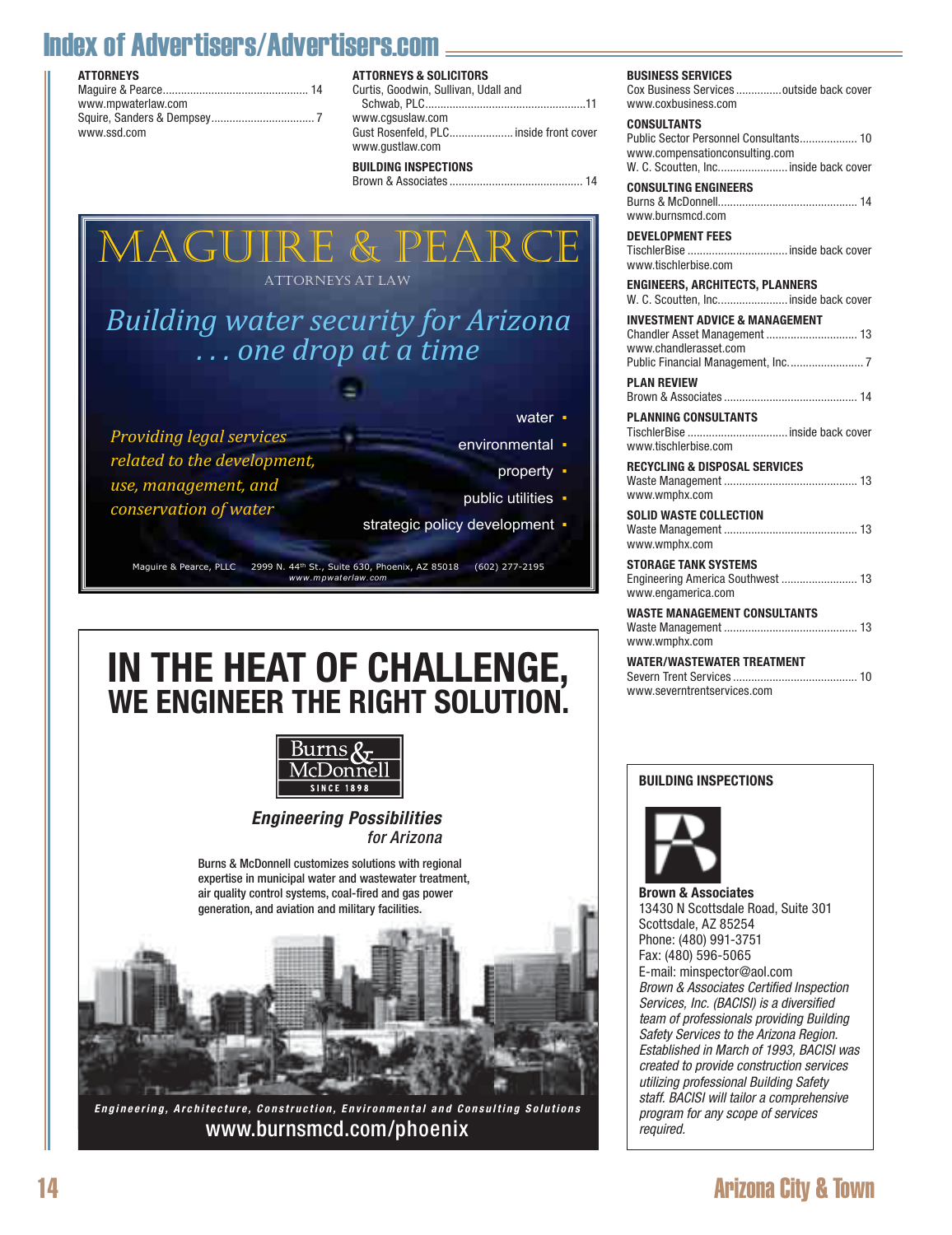# W.C. SCOUTTEN, INC.

**MUNICIPAL ENGINEERS AND PLANNERS** 1994 - 2009 "15 YEARS OF EXCELLENCE"

- Growing Smarter General Plans • Strategic Planning • Development and Zoning Codes • Community Facilities and Improvement Districts • Municipal Engineering • Plan Review • Capital Improvement Plans
- Road and Streets Maintenance Programs
- Construction Administration and Inspections
- Special Financing District Administration
- Utility Coordination
- Subdivision Codes and Design Guidelines
- Emergency Preparedness Programming
- Public Participation Programs
- Public Meeting Facilitation
- Engineering Standards

1626 N. LITCHFIELD ROAD, SUITE 310, GOODYEAR, AZ 85395 PHONE (623) 547-4661 FAX (623) 547-4662 FOR MORE INFORMATION, EMAIL LARRY  $@$  scoutten.com

How do you deal with the cost of growth?



www.tischlerbise.com • (800) 424-4318

- Development Fees (over 700)
- **Fiscal Impact Analysis (over 600)**
- **Q Utility Rate Studies**
- **Revenue Strategies**
- **Capital Improvement Plans**
- **T** Fiscal Software

# **OUR ARIZONA CLIENTS INCLUDE:**

- Apache County
- Apache Junction
- Avondale • Buckeye
- Bullhead
- Camp Verde
- Carefree
- Casa Grande
- Cave Creek
- Cochise Co. • Coolidge
- El Mirage
- Eloy
- Flagstaff
- Fort Mojave Fire Dist.
- Glendale
- Goodyear
- Lake Havasu City
- Maricopa
- Navajo Co. • Northwest Fire Dist.
- Peoria
- Pinal Co.
	- Pinetop-Lakeside
- Prescott • Queen Creek
- Sahuarita
- Scottsdale
- Sedona
- Show Low
- Sierra Vista • Snowflake
- Springerville
- Surprise
- Taylor
	- Yuma
-